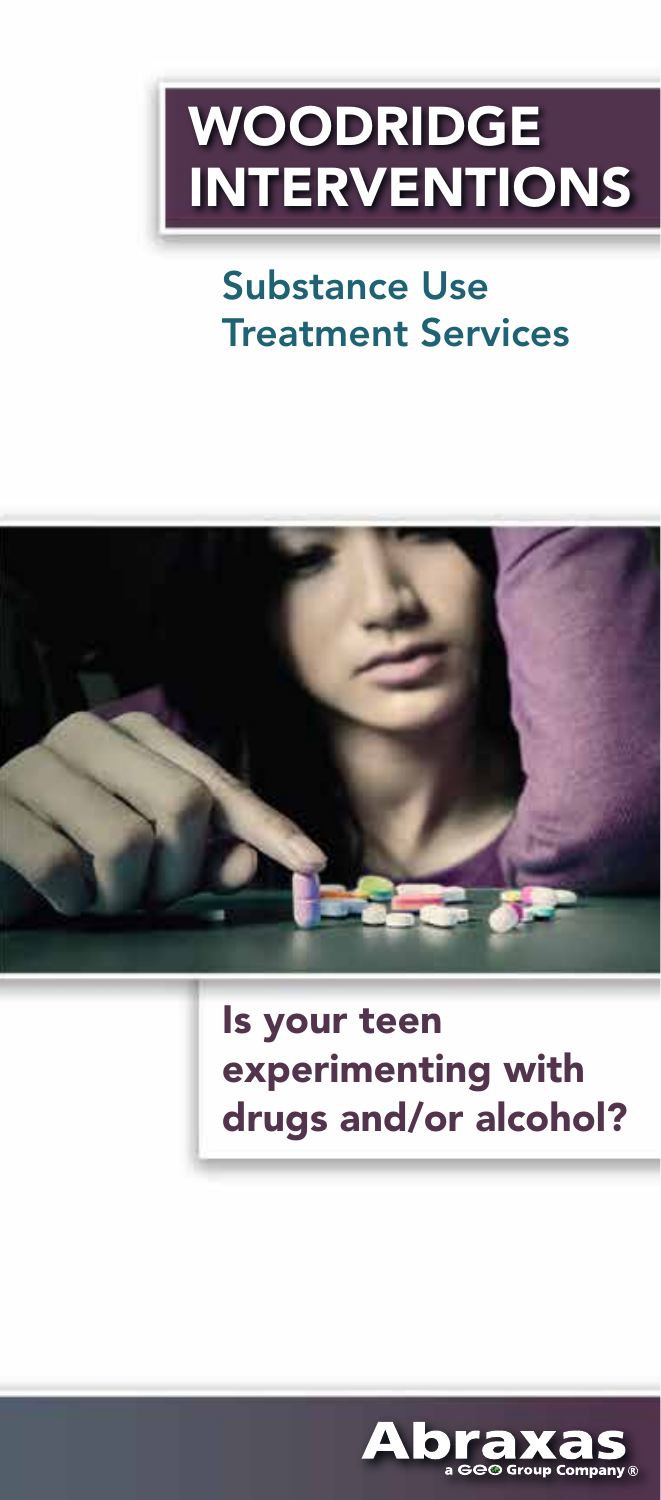### *Would you even be able to tell?*

During adolescence, many teens will experience changes in their weight, their mood, and their behavior. They may also start associating with new peer groups and begin to challenge you, the parent, and the rules of your household.

While these changes may be appropriate for your teen's stage of development, it may also indicate that he or she is using substances.

 $\begin{array}{ccc} \text{A} & \text{A} & \text{B} & \text{C} \\ \end{array}$ available to discuss your Concerns, answer your the level of care your teen may need. At Woodridge Interventions, our licensed clinical staff is concerns, answer your questions, and determine





# WOODRIDGE Engaging in criminal activity, arrests, gang involvement, physical altercations INTERVENTIONS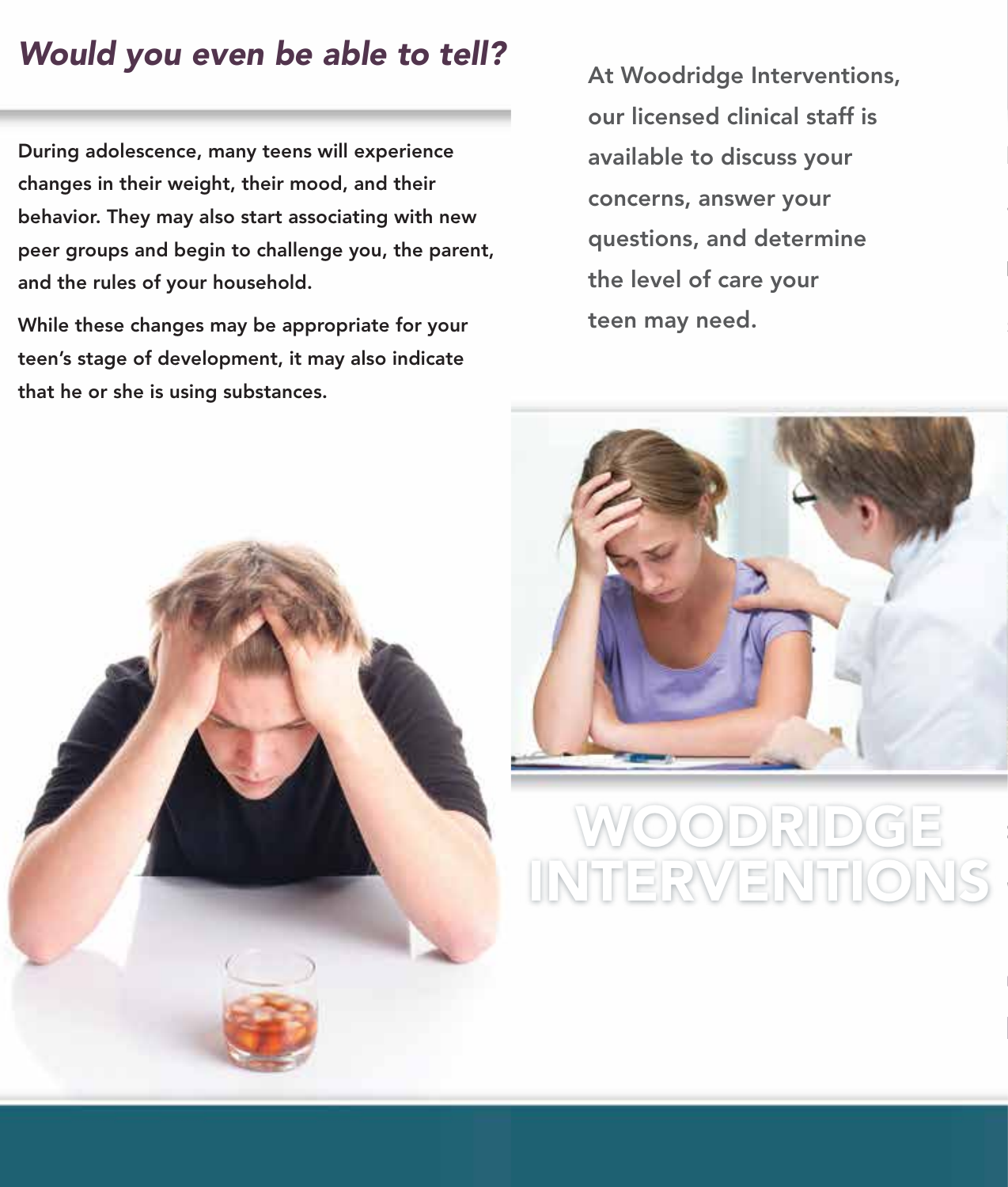### *Would you even be able to tell?*

#### COMMON WARNING SIGNS INCLUDE:

During adolescence, many teens will experience changes in their weight, their mood, and their behavior. They may also start associating with new peer groups and begin to challenge you, the parent, and the rules of your household.

While these changes may be appropriate for your teen's stage of development, it may also indicate that he or she is using substances.



- Possession of the drug itself illicit drugs, alcohol, and pills/medications that may or may not be prescribed
- $\Box$  Paraphernalia for drug taking such as pipes, rolling papers, bottles, syringes, lighters, burnt spoons, etc.
- $\Box$  Strange smells in the teen's room, car, hair, or clothing
- Physical changes like glazed expressions, red eyes, poor hygiene, extreme weight loss or weight gain, unexplained injuries or illnesses, fatigue
- Changes in mood anger, unmotivated, paranoia, anxiousness, withdrawn, difficulty focusing, impulsive
- $\Box$  Acting out at home breaking curfew, talking back, angry outbursts, not following rules
- $\Box$  Slurred or rapid speech, unintelligible language
- $\Box$  Acting out at school rapidly changing grades, ditching class, fighting with peers or teachers
- $\Box$  Secretive or elusive behaviors, dishonesty
- Abandoning family members, old friends, or a favorite hobby/activity
- Items, money, or medications are missing from your home
- Engaging in criminal activity, arrests, gang involvement, physical altercations

If you suspect your teen is experimenting with drugs and/or alcohol, it is important to intervene early.